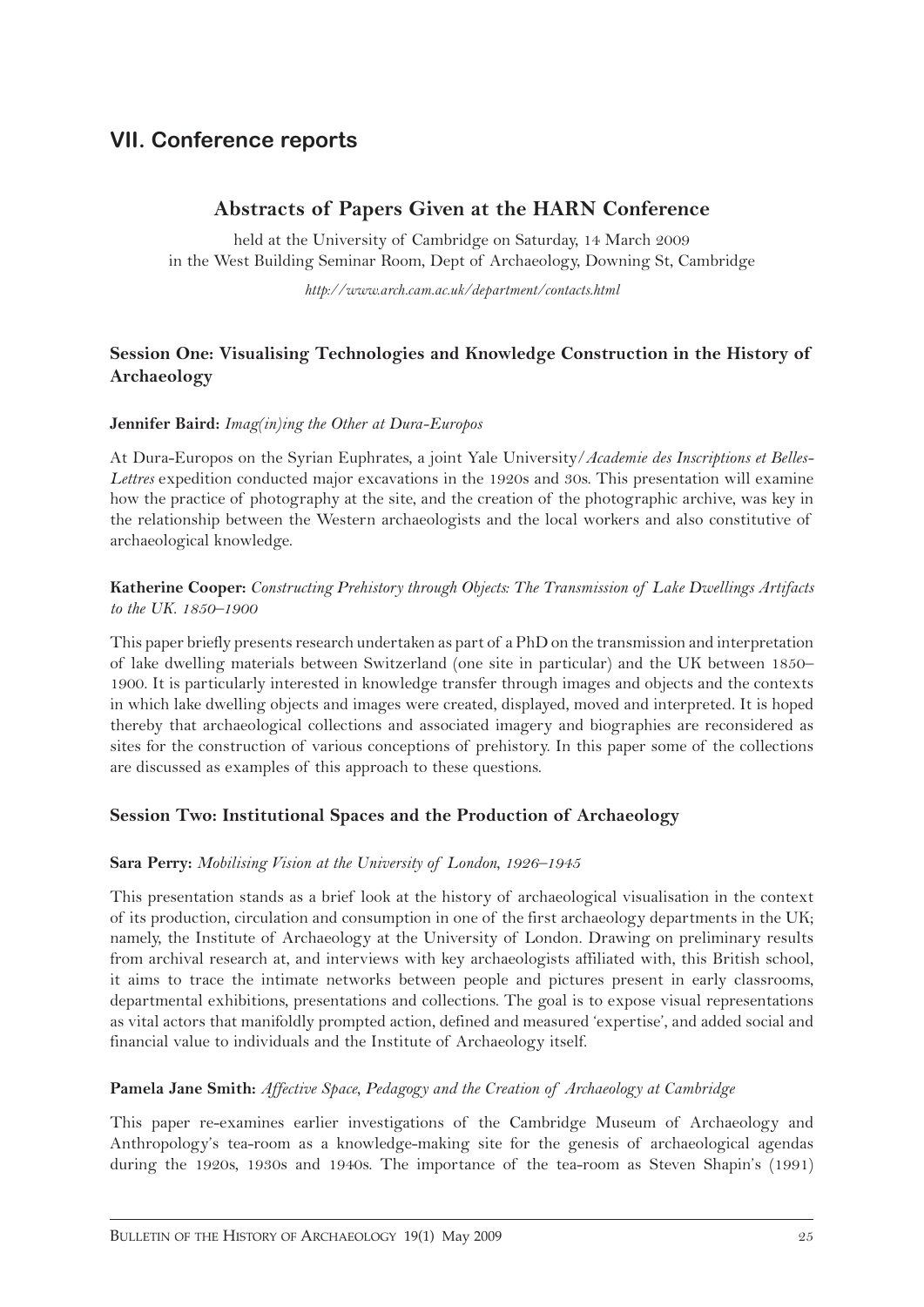'practical solution to the problem of trust' is discussed. The important 'synchronicities' that occurred are discussed as the tea-room changed 'in sync' with changes in ideas, behaviours, emotional commitments, mode of conversations, disciplinary boundaries, walls, architectures and teaching methods. The only 'artefact' that remained the same over three decades was the tea.

### **Session Three: Heritage Policy and Archaeological Histories**

### **Sam Hardy:** *The Liberation of Censorship in Cypriot Archaeology: Representations of a Suppressed UNESCO Report in Histories of Cultural Heritage Destruction*

In 1975, restoration architect Jacques Dalibard studied the Cypriot cultural heritage crisis for UNESCO, but his report was first suppressed, then finally published, heavily censored, in 1976. Since then, it has become a legend, not only part of histories of the destruction of cultural heritage in Cyprus, but part of general histories of Cyprus, and even global histories of censorship of historical thought. This paper explores the influence of the unpublished report upon histories of the destruction of cultural heritage in Cyprus.

### **Stephen Leach:** *The Inter-War Conservation of Hadrian's Wall*

Faced with the imminent prospect of stone being quarried just ten feet away from one of the best-preserved stretches of Hadrian's Wall, archaeologists in the 1930s realized to their horror that although existing legislation served to protect the Wall its immediate environment was left unprotected. The prospect of the Wall being left perched on an artificial knife-edge led to a numerous protests in the national press and to discussion at the highest level of government. This protest led to the passing of the *1931 Ancient Monuments Act*, granting the First Commissioner of H. M. Works the power to make planning schemes and pay compensation. However, there were a series of delays before this act was implemented. When it was eventually implemented for the first and last time – it protected the surroundings of the central section of the Wall by means of the Wall and Vallum Preservation Scheme, now incorporated within Northumberland National Park.

The *1931 Ancient Monuments Act* marks an intermediate stage between the impassioned but necessarily palliative and *ad hoc* protection of ancient monuments afforded by groups of public spirited archaeologists and the more holistic and comprehensive approach to planning that has since been sought by local and national government. I shall discuss both the events leading up to the passing of this Act and the events that ensued. (Owing to the extensive press coverage that the threat to the Wall provoked at the time it is possible to re-create these events in some detail.)

### **Session Four: Biography, Interpretation and Inter-War Archaeology**

### **Amara Thornton:** *George Horsfield, Conservation and the British School of Archaeology in Jerusalem*

George Wilberforce Horsfield, director of Antiquities in Transjordan during the inter-war period, came to archaeology later in life from a professional architecture background. This presentation will explore how his background and personal connections enabled him to rise to a high place in British Mandate government protecting and preserving archaeological remains.

### **Marcus Brittain:** *Herbert Fleure and the League of Nations' (1919) Minorities Treaties: A Study in Archaeology and Post-conflict Reconstruction after World War 1*

This paper traces an attempt at political intervention after the First World War by an archaeological discourse highlighting the diversity and hybridity of local and global cultural practices and cultural heritage. In particular, the focus is directed to the work of Herbert Fleure whose 'biological socialism'